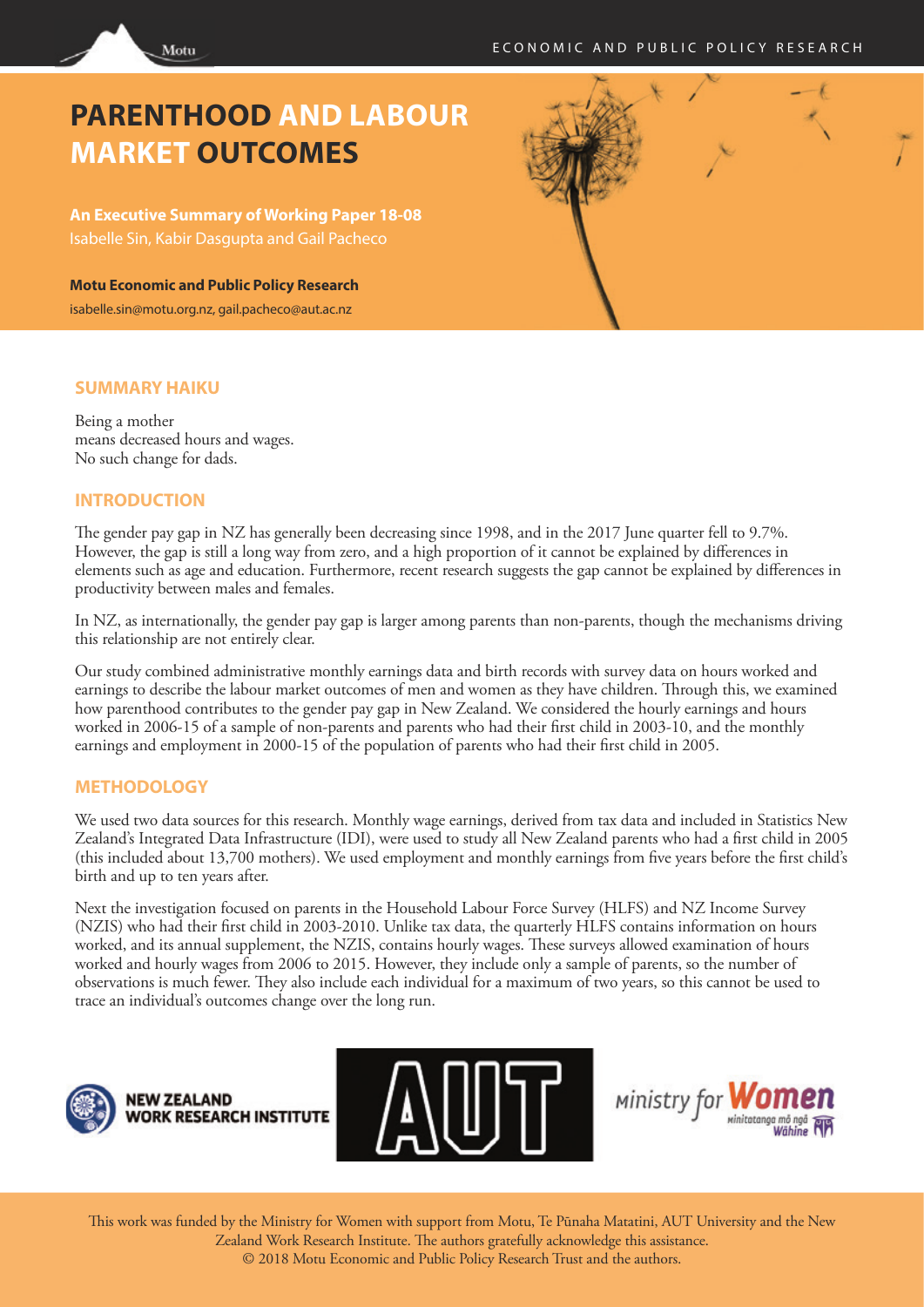#### **RESULTS**

Motu

We first looked at how long mothers and fathers who had their first child in 2005 were out of paid employment. This is likely to be driven by the combination of choice, necessity, and (in)ability to find paid employment. We found:

- Most women were out of paid employment for a considerable length of time after becoming parents: 61 percent of women had worked in at least one month by their child's first birthday, and 69 percent by their child's second birthday.
- Few men were out of paid work for long when they had children.
- Women with higher incomes pre parenthood and higher qualifications returned more quickly to work after childbearing and maintained higher employment rates after becoming parents.
- Women who became mothers when aged 25-34 had higher employment rates after having children than those who became mothers when aged 35-44. The employment rate of those who became mothers when aged under 25 was lowest, at only 34 percent in their child's second year.
- Prior to becoming mothers, Māori and Pasifika women were far more likely not to be employed than Pākeha women (around 22 percentage points). Part of this is likely to result from the tendency for Māori to have children when they are younger. This ethnic employment gap narrowed after motherhood.

We next examined how monthly wage earnings changed when people returned to work after becoming parents. Monthly wage earnings are driven by the combination of hourly wages and monthly hours worked, but are important in themselves for a parent's ability to support their family and for lifetime earnings.

- Across pre-parenthood income categories, employed women experienced decreases in monthly earnings when they had children. These decreases were larger for women who returned to work more slowly. Men experienced no such income decreases upon becoming parents.
- Women with low incomes before parenthood, such as young mothers, experienced only small monthly income decreases, but this isn't necessarily a positive sign. It could result from a range of factors such as underemployment before becoming parents.
- Among those who are employed, monthly income for Māori, Pasifika and Asian women actually increased slightly when they became parents; Pākeha women experienced the largest fall in monthly income.
- Time out of employment mattered more for the earnings of high-income women. This may be because they had more specialised skills that weakened while they were not working.
- Women who returned to work quickly tended to be those with higher income and faster income growth even prior to parenthood. Their fast return to employment increased their earnings lead over their slower-returning colleagues.
- The earnings growth of women who returned to work quickly was much slower after becoming parents than before, with substantial consequences for lifetime earnings. Prior to parenthood, these women were on a trajectory to be very high earners; the dampening of their income growth could help explain why there are relatively few women in the highest income brackets.
- In contrast, the rate of income growth for low-income women changed little when they became parents.

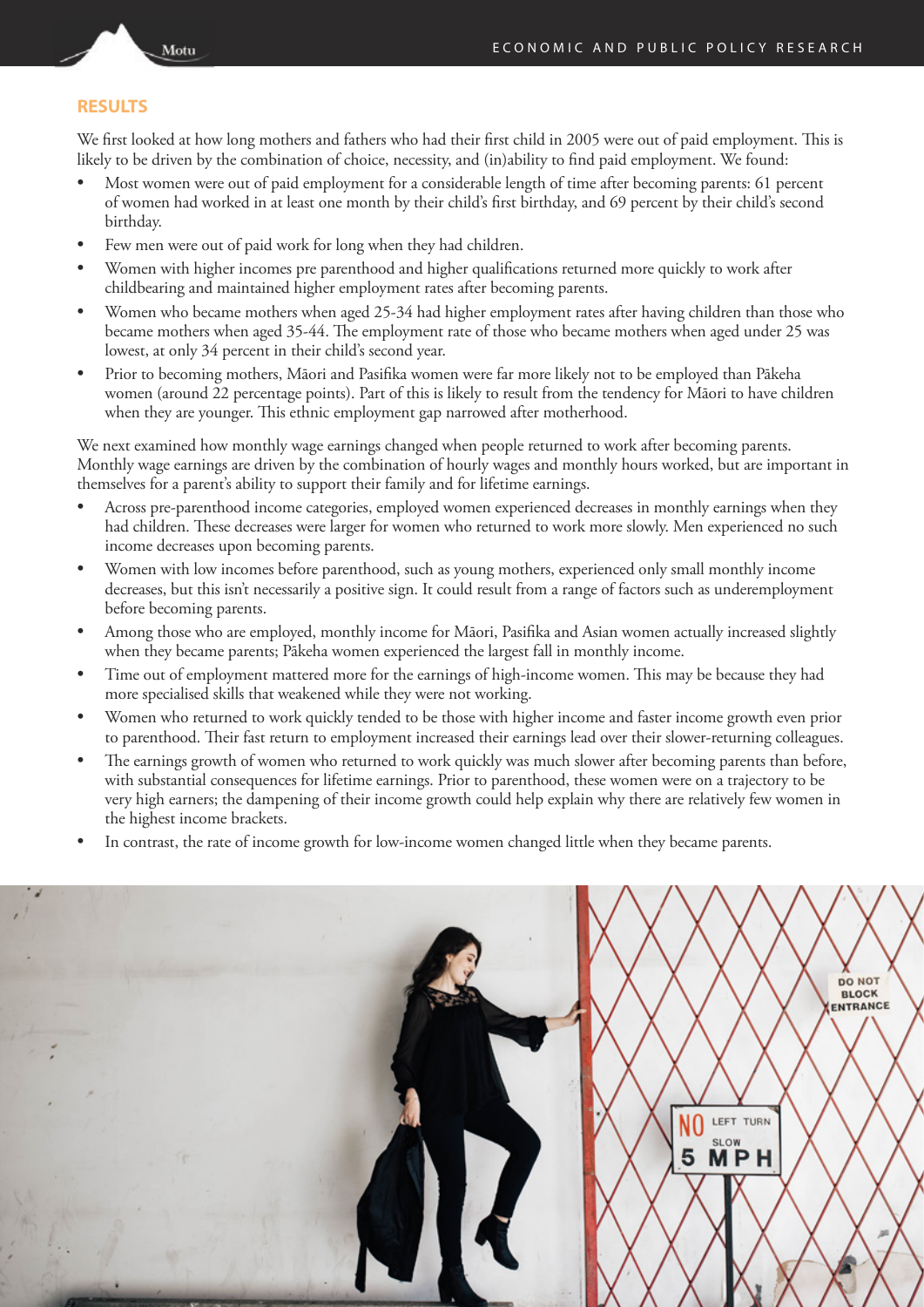

**Figure 1: Monthly earnings of mothers by length of time out of employment**

Motu

To better understand what drives changes in monthly wage income experienced by women, we delved into the change in how many weekly hours people worked after having children.

- We found employed mothers worked fewer hours than before parenthood: a median of 27 hours down from a median of 40 hours. In contrast, employed fathers worked a median of 41 hours both before and after becoming parents.
- The longer a woman spent out of work the shorter the number of hours she worked upon her return. Women who returned to work in the first six months after their child's birth worked a median of 30 hours, those who returned in months 7 to 12 worked a median of 27 hours, and those who returned after month 12 worked a median of 22 hours.

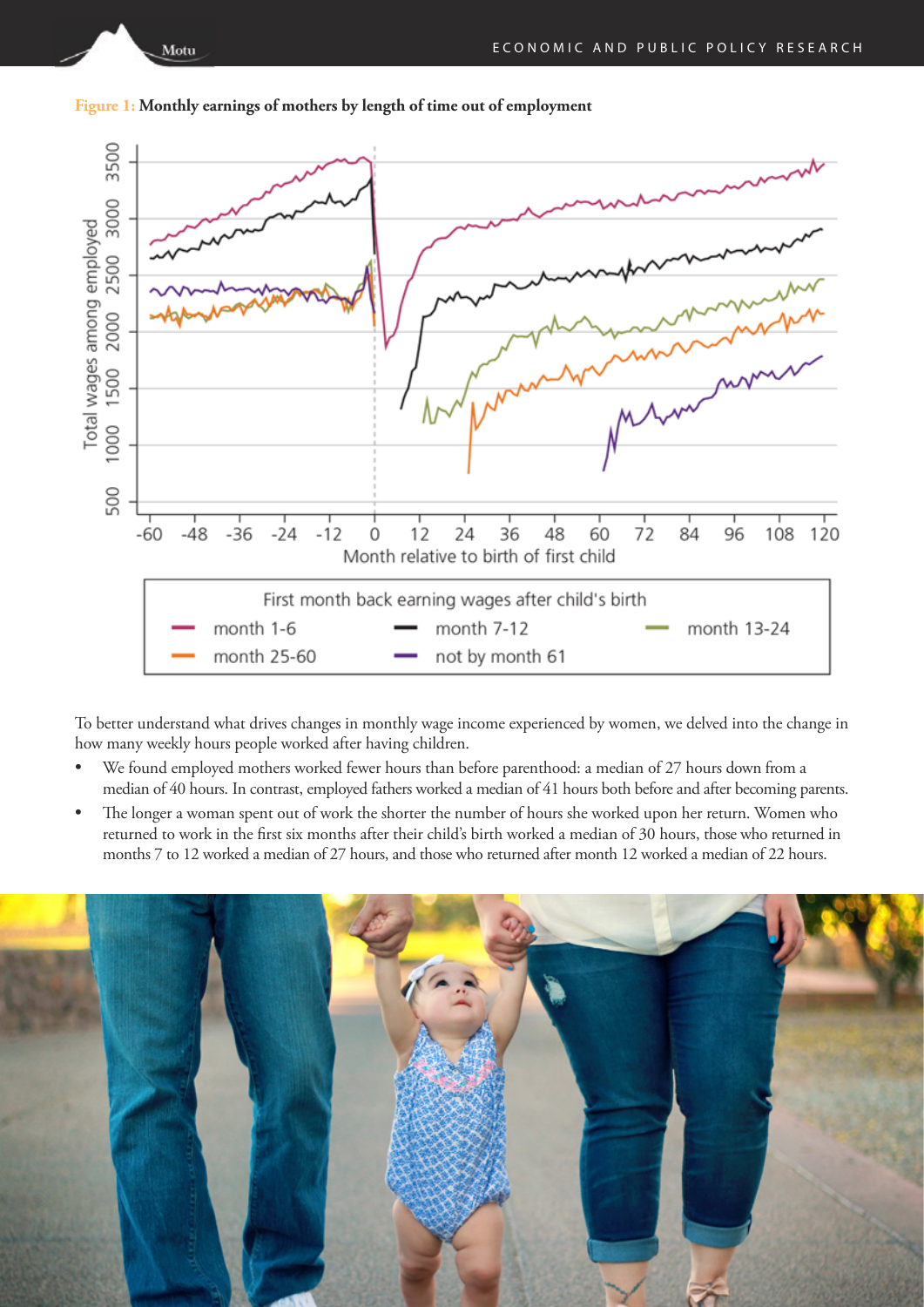

Motu



Finally, we used regression analysis to examine the contribution of parenthood to gender differences in hourly wages.

- Across our HLFS sample, we observed women earned 6.8 percent lower hourly wages on average than men of the same age and education. This value differs from other estimates of the gender wage gap because our sample is not representative of the population.
- The wage difference was 5.7 percent between men and women without children, but 12.5 percent between men and women who were parents.

Merely comparing the hourly wages of employed parents with those of employed non-parents will not accurately estimate the extent to which a man or woman can expect his or her wages to change if he or she has children (the causal effect of parenthood on hourly earnings) for two reasons. The first is that people who become parents may not be representative of the population as a whole even within their age and educational group. The second is that those who choose to work after having had children tend to be those with greater earnings potential. We deal with these issues in two ways. First, we identify people who will have children in the future and estimate how their wages differ from the wages of those who will never have children in a way that is allowed to vary by gender. Second, in our regressions we control for pre-parenthood income quartile as a proxy for earnings potential.

- When we compared the earnings of those who would become parents in the future with those who did not reproduce, we found men who subsequently became parents had 14 percent higher hourly wages than men of the same age and education who did not become parents. Women who would later become parents were earning 7.8 percent higher hourly wages than women of the same age and education who did not become parents.
- When men became parents, their hourly wages were not significantly affected.
- When women became parents, their hourly wages decreased by an average of 4.4 percent relative to the wages they could have expected had they not had children, a statistically significant effect.
- This wage penalty for motherhood varied substantially by time out of paid work. Mothers who returned to work within six months experienced a statistically insignificant 2.3 percent decrease in hourly wages, whereas those who returned after more than a year experienced a statistically significant 8.3 percent decrease in hourly wages. Some, but not all, of these decreases could be explained by mothers moving to lower-paying industries or occupations.